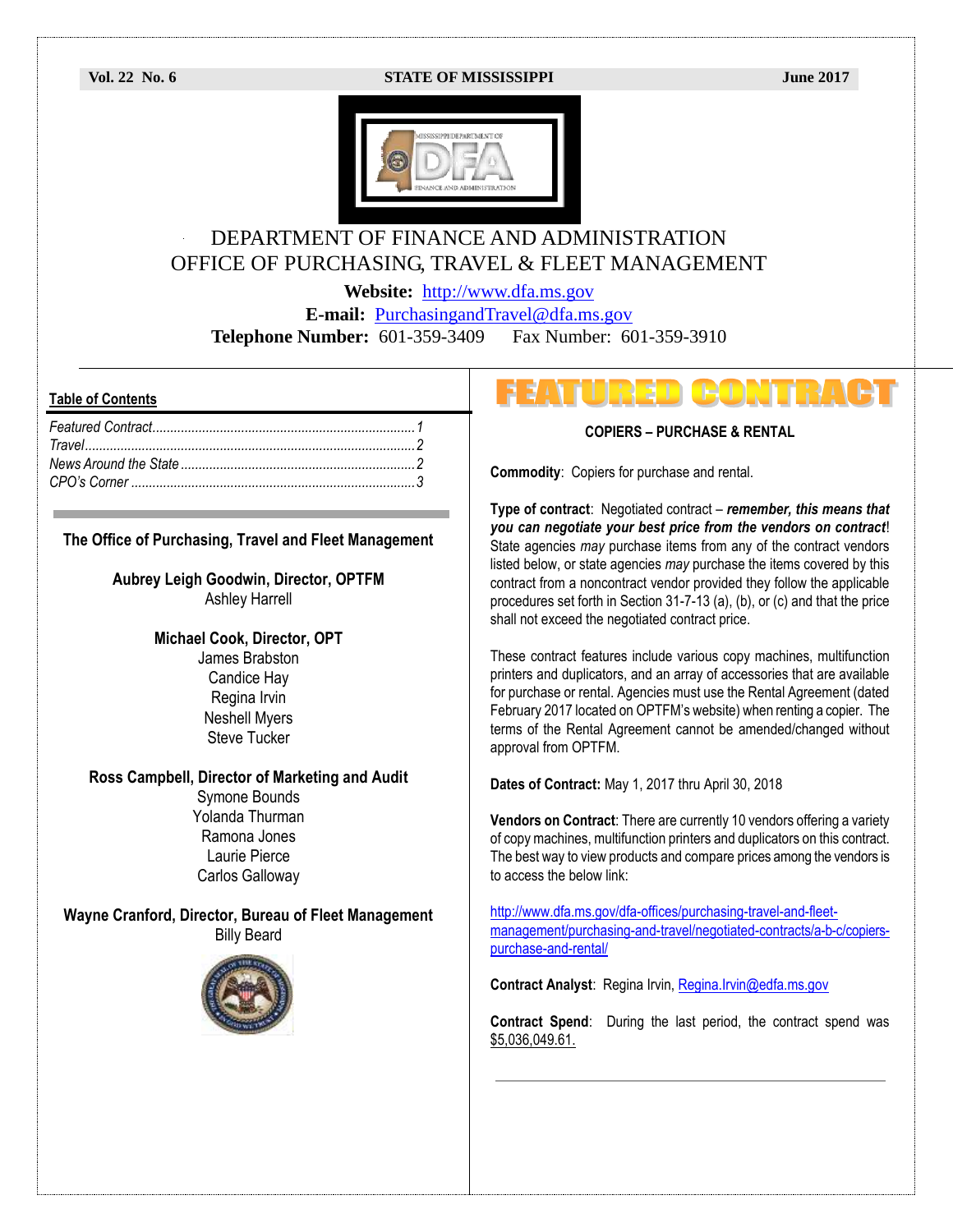#### **PURCHASING NOTES-JUNE 2017**

#### **Travel**

#### **Trip Optimizer**

Effective July 1, 2017, Section 25-3-41, Mississippi Code of 1972, Annotated, will include language that requires state agencies to use a Trip Optimizer System developed and administered by the Department of Finance and Administration that computes the optimum method and cost for travel by state officers and employees using a motor vehicle where travel will exceed one hundred (100) miles per day, and is not in a stateowned or state-leased vehicle available to the officer or employee. This will provide that the maximum authorized amount of travel reimbursement related to motor vehicle usage will be the lowest cost option as determined by the Trip Optimizer.

Basically, this will determine if it is less expensive to rent a vehicle or to take your privately owned vehicle, after it has been determined that no state vehicle is available.

The Trip Optimizer is an Excel spreadsheet that will be available on the OPTFM Travel Information website [http://www.dfa.ms.gov/dfa](http://www.dfa.ms.gov/dfa-offices/purchasing-travel-and-fleet-management/purchasing-and-travel/travel/)[offices/purchasing-travel-and-fleet-management/purchasing-and](http://www.dfa.ms.gov/dfa-offices/purchasing-travel-and-fleet-management/purchasing-and-travel/travel/)[travel/travel/](http://www.dfa.ms.gov/dfa-offices/purchasing-travel-and-fleet-management/purchasing-and-travel/travel/) on or before July 1, 2017. After the variables have been entered and a determination is made a copy of the worksheet must be submitted with the travel reimbursement voucher as well as kept on file at the agency in order for vehicle travel to be reimbursed, or if no reimbursement is requested, must be kept on file at the agency.

If renting a vehicle is the less expensive option, there are several in-state vendors to choose from on state contract. The Vehicle Rental Services contracts are on the OPTFM Travel Information website at: [http://www.dfa.ms.gov/dfa-offices/purchasing-travel-and-fleet](http://www.dfa.ms.gov/dfa-offices/purchasing-travel-and-fleet-management/purchasing-and-travel/travel/)[management/purchasing-and-travel/travel/](http://www.dfa.ms.gov/dfa-offices/purchasing-travel-and-fleet-management/purchasing-and-travel/travel/). Simply click "Travel Contracts" and choose Vehicle Rental Services. Note: This shall not apply to travel by state officials in motor vehicles driven by the official or in vehicles used for the transport of the official. The exemption in this paragraph applies only to the state official and not to the staff or other employees of the state official. State official" means statewide elected officials and the elected members of the Public Service Commission.

An employee traveling on official state business is expected to exercise the same care incurring expenses as would a prudent person traveling for personal reasons. Travel for business should be conducted at a minimum cost for achieving the success of the mission. Travelers shall request any and all reservations as far in advance as possible and shall utilize the lowest logical rate available.

Detailed instructions on use of the system will be available soon and will



be provided to each agency's Travel Coordinator."

# mississippi development authority



# **Want To Find More Minority Contractors? [www.mmbr.org](http://www.mmbr.org/)**

### **Our Online Registry Gets You Connected**

Mississippi Development Authority's minority and woman-owned business online registry can put you in touch with minority contractors. You can search by geographical location, type of service and products provided or by our easy-to-use alphabetical listing.

### **What are the benefits of utilizing a minority contractor?**

#### **Gain a Competitive Advantage**

Minority-Owned companies are in a better position to provide personalized customer service and flexible and innovative solutions to challenges which gives your organization a competitive advantage.

#### **Efficient Utilization of Resources**

Increased competition creates cost saving opportunities for consumers. Minority-Owned companies often have low overhead and respond efficiently to the needs of procurement professionals.

#### **Greater Representation and Community Development**

Contracting with minority-owned companies has a direct economic impact on entire communities where minority-owned companies have incorporated their businesses.

## **Start searching online now Visi[t www.mmbr.org](http://www.mmbr.org/)**

For information contact Derek Finley at Mississippi Development Authority at 601.359.2036 or e-mail: [dfinley@mississippi.org](mailto:dfinley@mississippi.org)